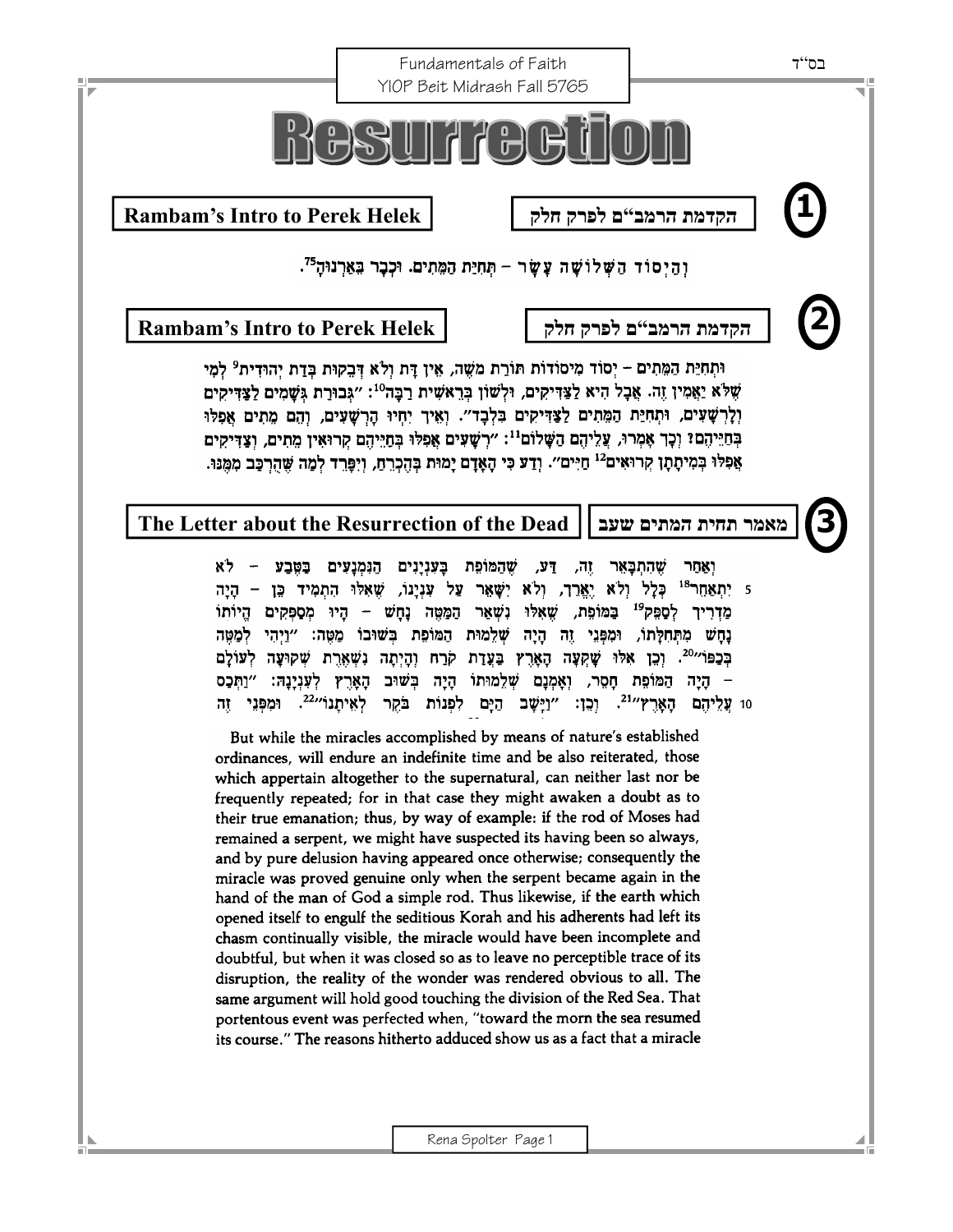Fundamentals of Faith YIOP Beit Midrash Fall 5765



# **4 The Letter about the Resurrection of the Dead שסב המתים תחית מאמר** וּכְבָר נוֹדַע שָׁאֲנַחִנוּ נִבְרַח מְאֹד מִשְׁנוּי סֵדֵר<sup>48</sup> כְּרֵאשִׁית. וְאָמְנָם יִטְעֶה כֹּל

מִי שִׁיִּטְעָה מִמִּי שֵׁקֵדַם אוֹ יִתְאַחֶר, לְהִיוֹתָם בְּלְתִּי מַבְדִּילִים בֵּין הָעִנְיָנִים הַנּוֹהֲגִים מִנְהָג הַמּוֹפָת, וְהֶם אֲשֶׁר<sup>49</sup> לֹא יַעֲמְדוּ כְּלַל וְלֹא יְתְקַיְמוּ, וְאָמְנָם יִהִיוּ מִפְּנֵי הַצֹּרֶךְ אוֹ לְאַמֵּת נְבוּאָה, וּבִין הָעִנְיָנִים הַטִּבְעִיִּים, הַנִּמְשָׁכִים 5 תָּמִיד, שֶׁהֶם מִנְהָגוֹ שֶׁל עוֹלָם, אֲשֶׁר יְבָאֲרוּ ז״ל תָּמִיד וְיֹאמְרוּ<sup>50</sup>: ״עוֹלָם כַּמְנָהַגוֹ הוֹלֵך<sup>ַ 51</sup>", וְאָמְרוּ<sup>52</sup>: "אִין מִבְיאִין רְאַיָה מְמֶעֲשֶׂה נִסִּים", וְאָמַר שְלֹמֹה<sup>53</sup>: ״כִּי כָּל אֲשֶׁר יַעֲשֶׂה הָאֱלֹהִים הוּא יְהָיֶה לְעוֹלָם עָלָיו אִין לְהוֹסִיף וּמִמְּנוּ אִין לְגִרֹעַ״. הִנֵּה כִּבָר הִתְבָּאֵר שָׁהָעִנְיָנִים הַטִּבְעִיִּים נִמְשָׁכִים תְּמִיד עַל מִנְהֲגִיהֶם. וּכְבָר בֵאַרְנוּ זֶה גַּם כֵּן בְּ׳מוֹרֵה הַנְּבוּכִים׳<sup>54</sup> בְּדַבְּרֵנוּ 10 בחדוש העולם.

As for ourselves, we are averse to admit an inversion of the order of nature, and allow those to believe it, who ever they may be, who are unable to discriminate between marvelous events, which happened because indispensable in the dealings of the Lord with his redeemed people, or because necessary to accredit a prophet, and the sublunary occurrences, fixed by the law of the Creator, which continue unaltered. Thus have written our Sages "The world proceeds in a regular manner," and on other occasions "Miracles serve not as a criterion." Influenced by the same idea, Solomon declared that "whatsoever God doeth shall be for ever; nothing can be put to it, nor anything taken from it." It is, then, proved that natural incidents follow an even course precisely as we explained in our "Teacher of the Perplexed," when speaking of the creation.

## **Guide of the Perplexed II:28 כח:ג הנבוכים מורה**

**5** 

**6** 

Now the works of the deity are most perfect, and with regard to them there is no possibility of an excess or a deficiency. Accordingly they are of necessity permanently established as they are, for there is no possibility of something calling for a change in them. He has also, as it were, stated an end for what

### **Guide of the Perplexed II:29 כט:ג הנבוכים מורה**

I have said that a thing does not change its nature in such a way that the change is permanent merely in order to be cautious with regard to the miracles. For although the rod was turned into a serpent, the water into blood, and the pure and noble hand became white<sup>56</sup> without a natural cause that necessitated this, these and similar things were not permanent and did not become another nature. But as they, may their memory be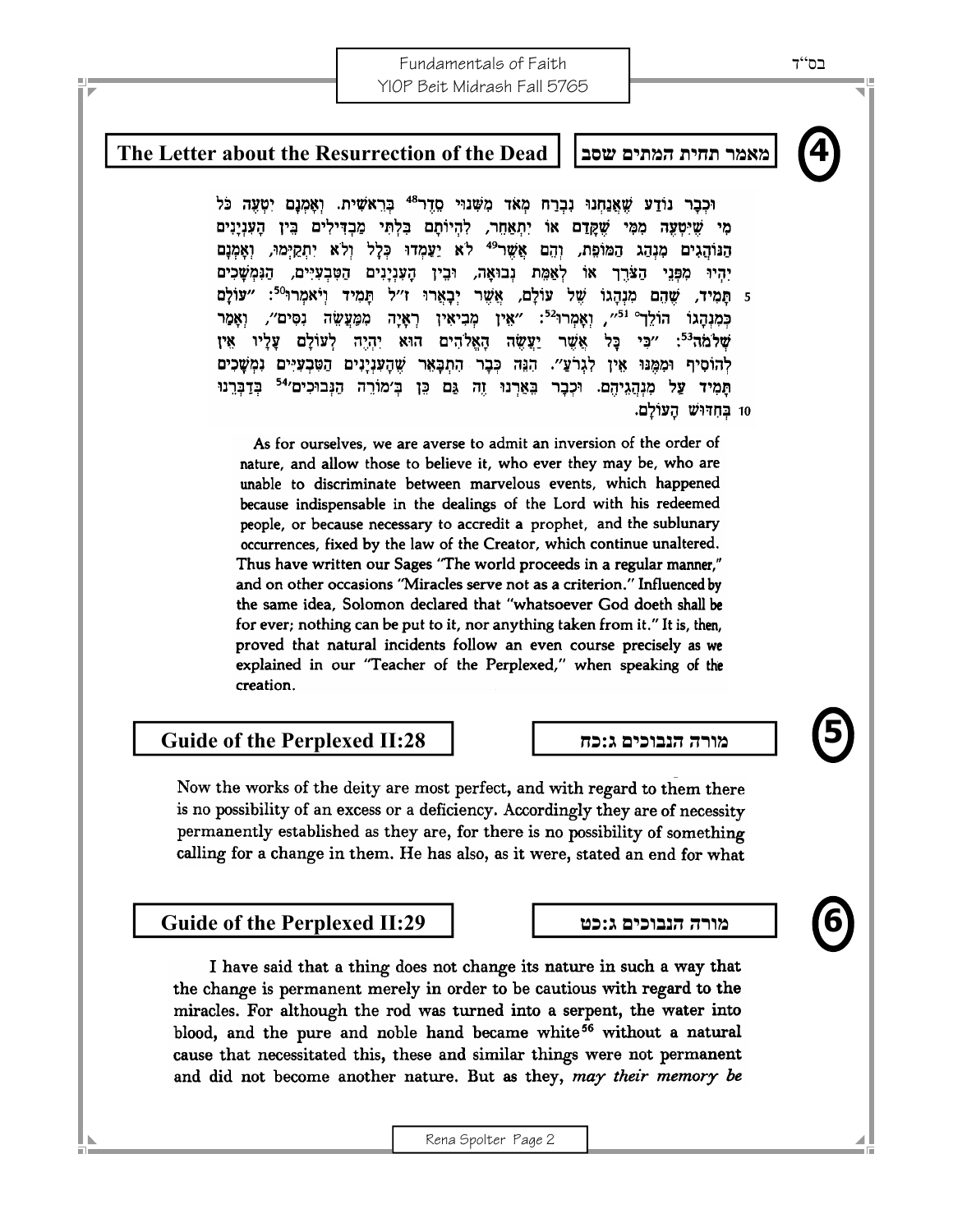Fundamentals of Faith YIOP Beit Midrash Fall 5765

**7** 

### **The Letter about the Resurrection of the Dead שסז המתים תחית מאמר**

לה שתפרשהוּ עַד שֵׁיַסְכִּימוּ<sup>50</sup> לַעְנִיַנִים הַטְּבְעִיִּים. וּכְבָר בארנו ב׳מורה הַגָּבוּכִים<sup>51</sup> כִּשֶׁדְּבַּרְנוּ בְּחִדּוּשׁ הָעוֹלָם, שֶׁעָם אֱמוּנַת חִדוּשׁ הָעוֹלָם יִתְחַיֵּב 10 בהכרת שיהיו המופתים כלם אפשריים, ולוה תהיה גם כן תחית המתים אפשרית. וכל אפשר, כשתבוא בו הגדת נביא – נאַמין בו, ולא נצטרֵך לפרשו, ולא נוציאהו מפשוטו. ואמנם נצטרך לפרש הדכר שפשוטו נמנע, " - יַעֲמֹד<sup>53</sup> כאשר ַה<sup>,52</sup>, אֵבָל הַאָפִשָּׁר ואשר ישתדל הוא. כהגשמת ויחזר<sup>05</sup> לפרש תּחִיַּת הַמֶּתִים עַד שָׁלֹא יִהְיָה שָׁם שוּב גְפִשׁ לְגוּף – אָמְנָם 15 יַעֲשֶׂה זֶה בְּהָאֲמִינוֹ שֶׁהוּא נִמְנַע מְצַד הַשֶּׂכְל, לֹא מִמְּנְהַג הַטְּבַע, וְכֵן יִתְחַיֵּב בִּשָׁאֲר הַנִּפְלָאוֹת בְּהִכְרֶחַ, וְכֹל זֶה אָמְנָם יִהְיֶה נִמְנָע לְגַמְרֵי לְפִי אֱמוּנַת קדמות העולם, ומַאֲמִין הַקַּדְמוּת אִינוֹ מֵעֲדַת מֹשֶׁה וְאַבְרָהָם כְּלָל, כְּמוֹ שִׁבֵאֲרְנוּ בִימוֹרֶה הַנְבוּכִים<sup>55</sup>. וּלְאֵלּוּ הַשָּׁרַשִּׁים הָאֲמֵנּוּ תְּחָיַת הַמְּתִים עַל פְּשׁוּטָה, וְשַׂמְנוּהָ מִפְּנוֹת הַחּוֹרָה, וְאָמַרְנוּ שֶׁאֵין רָאוּי לְפָרֵשׁ שָׁנֵי<sup>56</sup> הַפְּסוּקִים the Bible, for as we have observed in the "Teacher of the Perplexed," the truth that the Almighty Being brought forth the universe out of uncreated matter, is a sufficient evidence of His ability to alter nature at his will, and consequently of the authenticity of miracles. Wherefore we are not at all justified in supposing that the words of the prophet which are so very explicit, bear a hidden sense, notwithstanding that we are forced to do so, when the Deity is represented in a corporeal form.

However, there may be some who agree that a resurrection will take place, but deny the reunion of body and soul, inasmuch as the occurrence is inconceivable to the human mind; but then they must needs for the same reason, reject all the miracles chronicled in Holy Writ, by which they would place themselves beyond the pale of Judaism. For whosoever believes that God has created the world out of nothing, must concede the possibility of miracles, and surely no one can style himself a follower of Abraham and Moses who doubts that verity. Resting upon the solidity of this argument, we have numbered the resurrection of the dead among the essential creeds of our religion, and chosen the two

### **ברכות לג. a33 Brachot**

אומרה ברכה רביעית בפני עצמה רבי אליעור אימר בהודאה : גבל מוכירין "גבורות גשמים מאי מעמא \*אמר רב יוסף מתוך ששקולה כתחיית המתים לפיכך קבעוה בתחיית המתים ושאלה. בברכת השנים `מאי מעמא. אמר רב יוסף מתוך שהיא פרנסה לפיכך קבעוה בברכת פרנסה. הבדלה. בחונן הדעת

מַזְכִּירִין גִּבוּרוֹת גִּשָׁמִים בָּתְחִיַּת הַמֵּתִים, וְשׁוֹאֲלִין הַגְּשָׁמִים בְּבִרְכַּת הַשָּׁנִים, וְהַבְדָלָה בְּחוֹגֵן הַדָּעַת. רַבְּי צַקִיבָא אוֹמֵר: אוֹמְרָהּ בְּרָכָה רְבִיעִית בִּפְגֵי צַצְמָהּ. רַבִּי אֱלִיעֳוֶר אוֹמֶר: בְּהוֹדָאָה.

 MISHNAH. THE MIRACLE OF THE RAINFALL9 IS MENTIONED IN THE BENEDICTION OF THE RES-URRECTION, AND THE PETITION10 FOR RAIN IN THE BENEDICTION OF THE YEARS, AND HABDALAH11 IN 'THAT GRACIOUSLY GRANTEST KNOWLEDGE'.12 R. AKIBA SAYS: HE SAYS IT AS A FOURTH BLESS-ING13 BY ITSELF; R. ELIEZER SAYS: IT IS SAID IN THE THANKSGIVING BENEDICTION.14

GEMARA. THE MIRACLE OF THE RAINFALL etc. What is the reason?  $- R$ . Joseph said: Because it is put on a level with the resurrection of the dead, therefore it was inserted in the benediction of the resurrection.

 THE PETITION FOR RAIN IN THE BENEDICTION OF THE YEARS. What is the reason? — R. Joseph said: Because [the petition] refers to sustenance, therefore it was inserted in the benediction of sustenance.

**8**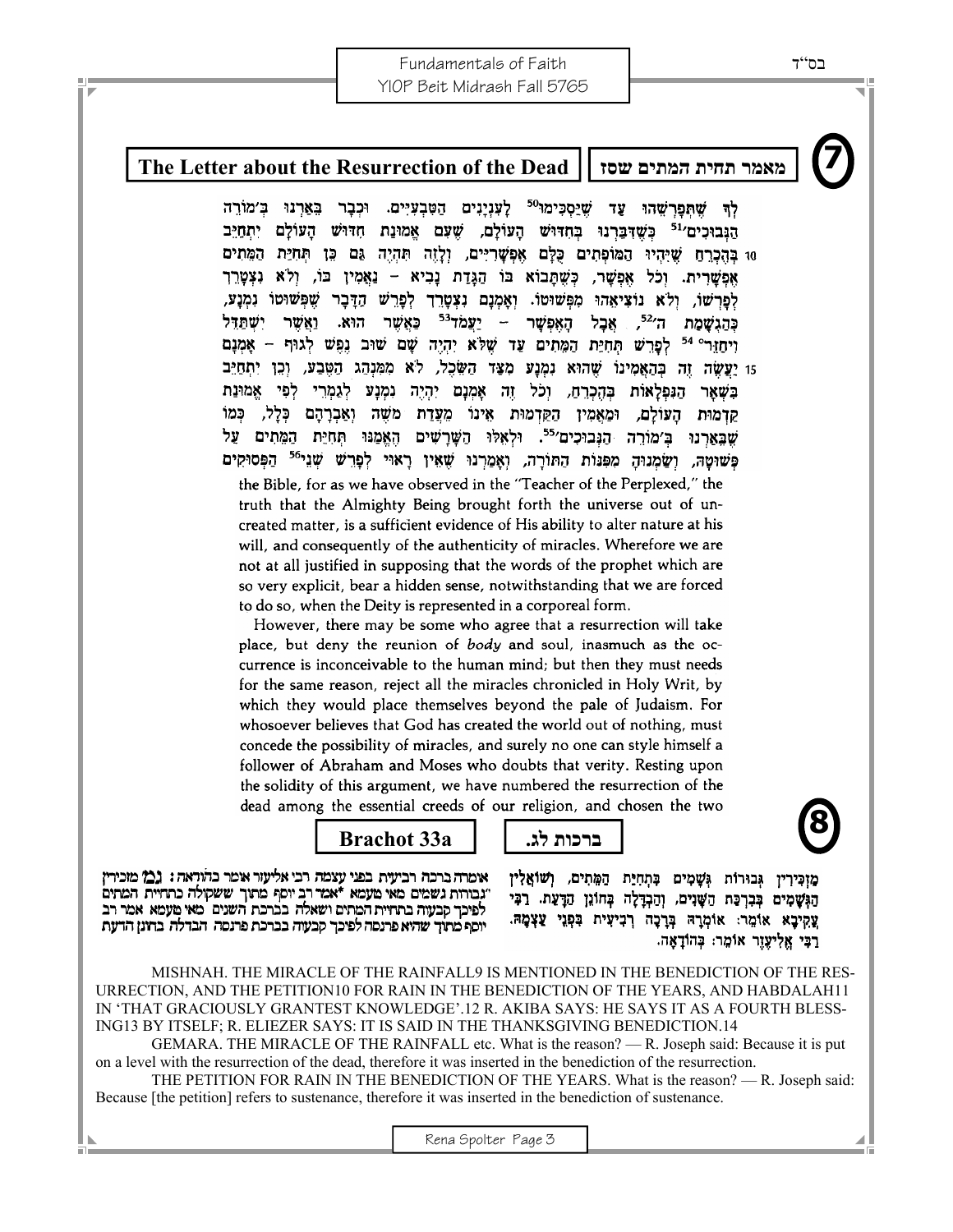Fundamentals of Faith YIOP Beit Midrash Fall 5765



ואלו הם שאין להם חלק לעולם הכא, אלא נכרתים ואוכדים ١ ונדונים' עַל־גֹדֶל רְשָׁעָם וְחַטָּאתַם לְעוֹלָם וּלְעוֹלְמֶי עוֹלָמִים: המינים", והַאֲפִּיקוֹרְסִים, וְהַכּוֹפְרִים בַּתּוֹרָה, וְהַכּוֹפְרִים בִּתְחָיַת הַמֶּתִים, וּבְבִיאַת הַגּוֹאֶל, הַמּוּמַרִים \*, וּמֵחֲסִיאֵי הַרֲבִּים, וְהַפּוֹרְשִׁים מְדַרְכֵי צְבּוּר יּ יְהַעוֹשֶׂה עֲבָרוֹת בְּיַד רַמַה בְּפַרְהֶסְיַה כִּיהוֹיַקִים ּ , וְהַמּוֹסְרִים, וּמַטִּילֵי אֵימֵה עֲל־הַצָּבּוּר שָׁלֹא לְשָׁם־שָׁמֲיִם י, וְשׁוֹפְכֵי דַמִים, וּבַעֲלֵי לָשׁוֹן הַרַע הּ וְהַמּוֹשֶׁךְ עַרְלְתוֹי.

חֲמִשָּׁה הֵם הַנִּקְרַאִים מִינִים: הָאוֹמֵר שָׁאֵין שָׁם אֱלֹוֹהַ וְאִין  $\mathbf{r}$ לַעוֹלָם מַנְהִיג': וְהָאוֹמֶר שָׁיֵשׁ שָׁם מֵנְהִיג, אֲכַל הָם שָׁנֵיִם" אוֹ יוֹתֵר; וְהָאוֹמֶר שָׁיֵשׁ שָׁם רְבוֹן אֶחֶד, אֲבָל שָׁהוּא גוּף וּבַעַל תְּמוּנֵה"; וְכֵן הָאוֹמֵר שָׁאֵינוֹ לְבַדּוֹ הָרְאשׁוֹן וְצוּר לֵכֹּל \*; וְכֵן הָעוֹבֵד כּוֹכָב או מַזָּל וְזוּלָתוֹ, כְּדֵי לִהְיוֹת מֵלִּיץ בִּינוֹ וּבִין רְבּוֹן הָעוֹלָמִים\*. כַּלִּ־ אָחַד מֶחַמְשָׁה אָלּוּ – מִין.

- שְׁלִשָּׁה הֵם הַנִּקְרָאִים אֵפִּיקוֹרְסִין: הָאוֹמֶר שָׁאֵין שָׁם י נִבוּאַה  $\mathbf n$ כְּלָל, וְאֵין שָׁם מַדָּע<sup>ַנ</sup> שֶׁמַגִּיעַ מִהַבּוֹרֵא לְלָב בְּנֵי־הָאַדַם, וְהַמַּכְחִישׁ נְבוּאָתוֹ שֶׁלֹּ מֹשֶׁה רַבֵּנוּי, וְהָאוֹמֵר שָׁאִין הַבּוֹרֵא יוֹדֵעַ מַעֲשֶׂה" בְנֵי־הָאֲדָם. כַּלֹּ־אֶחֶד מִשְׁלּשָׁה אָלּוּ – אָפִיקוֹרוֹס. שָׁלִשַּׁה הַם הַכּוֹפְרִים בַּתּוֹרָה: הָאוֹמֶר שָׁאָין הַתּוֹרָה מֵעָם ה׳; אַפְלּוּ פֵּסוּק אחד, אפיו תכה אחת, אם אמר: משה אמרו מפי עַצְמוֹ – הַרֵי זֵה כּוֹפֵר בַּתּוֹרַה'. וְכֵן הַכּוֹפֵר בִּפֵרוּשָׁהּ, וְהוּא: תּוֹרָה שֶׁבְּעַל־פֶּה', וְהַמֵּכְחִישׁ מַגִּידֵיהַ", כִּגוֹן: צָדוֹק וּבֵיְתוֹס": וְהָאוֹמֵר שָׁהַבּוֹרֵא הֶחֱלִיף מצוה זו במצוה אחרת וכבר בטלה תורה זו, אף־עַל־פִּי שָׁהִיא היתה מעם הי\*, כגון: הַיַשׁוּעִים וְהַהַגְרִים. כַּלּ־אָחַד מִשְׁלִשָּׁה אַלּוּ – כּוֹפָר בֵּתּוֹרֵה.
- יך בַּמֶּה דְּבָרִים אֲמוּרִים שָׁכָּל־אָחָד מֵאֵלּוּ אֵין דּוֹ חֻלֵּק לַעוֹלַם הַבֵּא ?-כְשֶׁמֵת כְּלֹא תְשׁוּבָה; אֲבָל אָם שָׁב מֵרְשָׁעוֹ, וּמֵת וְהוּא בַעַל תְּשׁוּבַה – הֵרֵי זֵה מִכְּנֵי הָעוֹלָם הַבָּא, שָׁאֵין לְךָ דַבָר שָׁעוֹמֶד בִּפְנֵי הִתְּשׁוּבָהִ', אֲפִלּוּ כָּפַר בָּעָקָר כָּל־יָמָיו וּבָאַחֲרוֹנָה שָׁב – יֵשׁ לּוֹ הֻלֵּק לַעוֹלַם הַבָּא, שֶׁנֶאֲמֵר: שָׁלּוֹם שָׁלּוֹם לַּרַחוֹק' וְלַקֵרוֹב אֲמֵר יִיַ וּרְפָאַתִיוּ (ישעיה נז, יט). כָּל־הָרְשָׁעִים וְהַמּוּמָרִים וְכֵיוֹצֵא בָאֲלּוּ שָׁחַזְרוּ בְתְשׁוּבָה בֵּין בְּגָלוּי בֵּין בְּמַטְמוֹנִיוֹת" - מְקַבְּלִין אוֹתָם, שָׁגַּאֲמֵר: שׁוּבוּ בָּנִים שׁוֹבָבִים (ירמיה ג, כב), אַף־עַל־פִּי שָׁעַדַיִן שׁוֹבֵב הוּא. שָׁהֲרֵי בְּסֵתֶר שָׁב וְלֹא בְגַלוּי - מְקַבְּלְין אוֹתוֹ בְּתְשׁוּבָה".

Even if one had denied everything throughout one's life but in the end repented on will still get a share in the World To Come, as it is written, "`Peace, peace, both for far and near', says the Lord, `and I will heal him'". All wicked people, opposers and others, who repented, whether publicly or privately, still get a share in the World To Come, as it is written, "Return, faithless children, et cetera" - even if one is still faithless and one repented privately and not publicly, one will enter the World To Come in a state of repentance.

### **הלכות תשובה פרק <sup>ג</sup> 3 .Chap Teshuva of Laws 9**

6) The following types of people have no share in the World to Come, and are cut off, destroyed and excommunicated for ever on account of their very great sins and wickedness: An infidel; a heretic; one who denies the Torah; one who denies that there will be a Resurrection; one who denies that there will be a Redemption; one who converts from Judaism; one who causes a lot of people to sin; one who withdraws from communal ways; one who publicly sins in a defiant way like Jehoiakim did; an informer [against Jews]; one who instills fear in the congregation but not in the Name of God; a murderer; one who relates loshan ho'rah; and one who pulls back his foreskin [in order to cover his brit milah].

7) Five types of people are classified as infidels: One who says that there is no God and that there never has been a Leader; one who admits that there is a Leader but that there is more than one; one who admits that there is a single God but that He has a body and form; one who says that God is not the first and that He did not create everything; and one who worships a star or constellation in order for there to be an advocate between himself and God. Each of these opinions counts as infidelity.

8) There are three types of heretic: One who says that there is no Prophecy at all and that there is no knowledge given by God to men; one who refutes the Prophecy of Moses; and one who says that God doesn't know the actions of men. There are three types of people who deny the Torah: One who says that the Torah is not Divine (even if he says this bout just one sentence or word) and says that Moses wrote the Torah by himself; one who denies the explanations of the Torah, i.e. the Oral Law, and refutes its preachers in the way that Zaddok and Baysoth did; and one who says that God substituted one mitzvah for another and invalidated the Torah, even if it was from God, in the way that Jesuites and Hagarites do. All of these opinions deny the Torah.

People who do any of these things do not have a share in the World To Come if they died without having repented, but if they had returned from their wickedness and repented before dying they will receive a share in the World To Come, for there are no sins for which repentance does not atone.

Rena Spolter Page 4